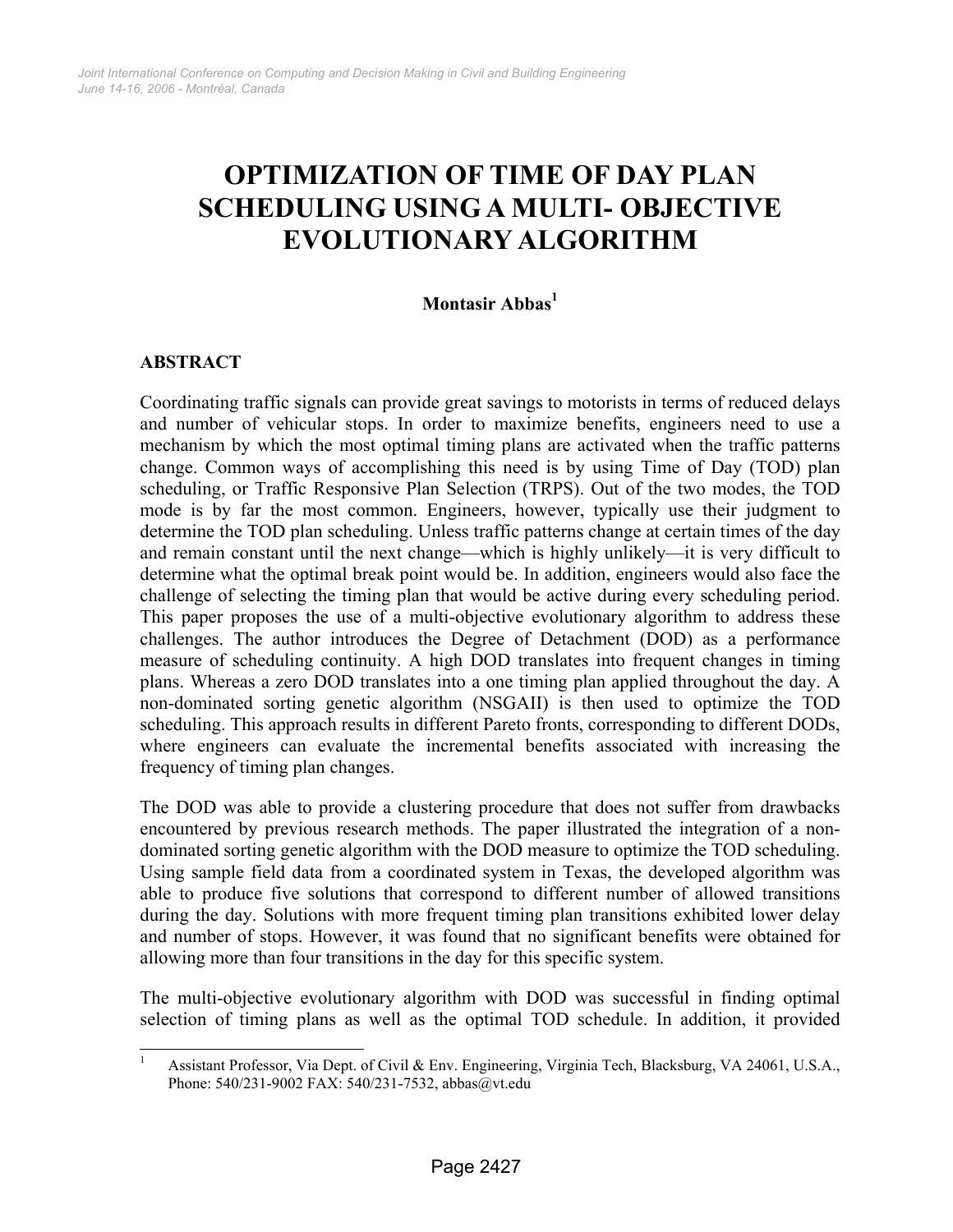several options for the analyst to choose from. All options being optimal, but different in the preference levels they assign to each of the two objective functions, delay and number of stops.

# **KEY WORDS**

Traffic Control, Closed-Loop Signal Systems, Traffic Signal Timing, Time of Day.

## **INTRODUCTION**

Coordinating traffic signals in a closed-loop system can provide significant reductions in travel and delay times. In order to achieve signal coordination, timing plans need to be developed so that the coordinated system can work in a synchronized mode. As traffic patterns change during the day, different timing plans need to be activated to achieve optimal performance. Several studies were conducted over the years to improve the development of optimal timing plans. Computer optimization packages, such as PASSER II *(Chaudhary et al. 2002)*, SYNCHRO (Trafficware 2000), and TRANSYT-7F (Wallace et al. 1998), are widely used to generate optimal timing plans. However, very limited research has been conducted on the optimization of the TOD plan schedule. In addition, very limited guidance is provided on which timing plan should be implemented during a TOD period. It is inevitable that during a TOD period, traffic patterns are not constant, and every traffic pattern could be used to generate its own optimal timing plan.

In practice, traffic engineers collect data for a representative day of the week and visually decide on when there is a significant change in traffic patterns. This procedure typically results in engineers deciding on dividing the day into am-peak, off-peak, and pm-peak periods. The engineers then proceed with using a representative traffic pattern from 15 minute counts obtained throughout each period, and design a timing plan for that pattern. The engineers then apply the resulting timing to the entire period. While this procedure is not very complicated, it usually results in sub-optimal and subjective decisions of when and which timing plans to be implemented in a coordinated system.

## **NON-DOMINATED SORTING GENETIC ALGORITHM**

Non-dominated sorting genetic algorithm (NSGA II) was developed by Deb et al (Deb et al. 2002). The algorithm belongs to a set of multi-objective algorithms that strive to find the Pareto front (the front of compromised solutions) of all objectives. Solutions lying above the Pareto front are non-optimal solutions, while those lying below the Pareto front are infeasible solutions. All solutions on the Pareto front are optimal with regard to at least one objective. The shape of the Pareto front itself provides very valuable information to the analyst. One would know, looking at the Pareto front shape, how much other objective functions would be compromised if a selected objective function is to be favored.

 The NSGAII is similar to simple GAs in the use of the selection, crossover, and mutation operators (Goldberg 1989). However, prior to the selection step, the algorithm ranks the whole population based on all objectives. All individuals in the population that are non-dominated (i.e., there does not exist an individual that is better than this individual in all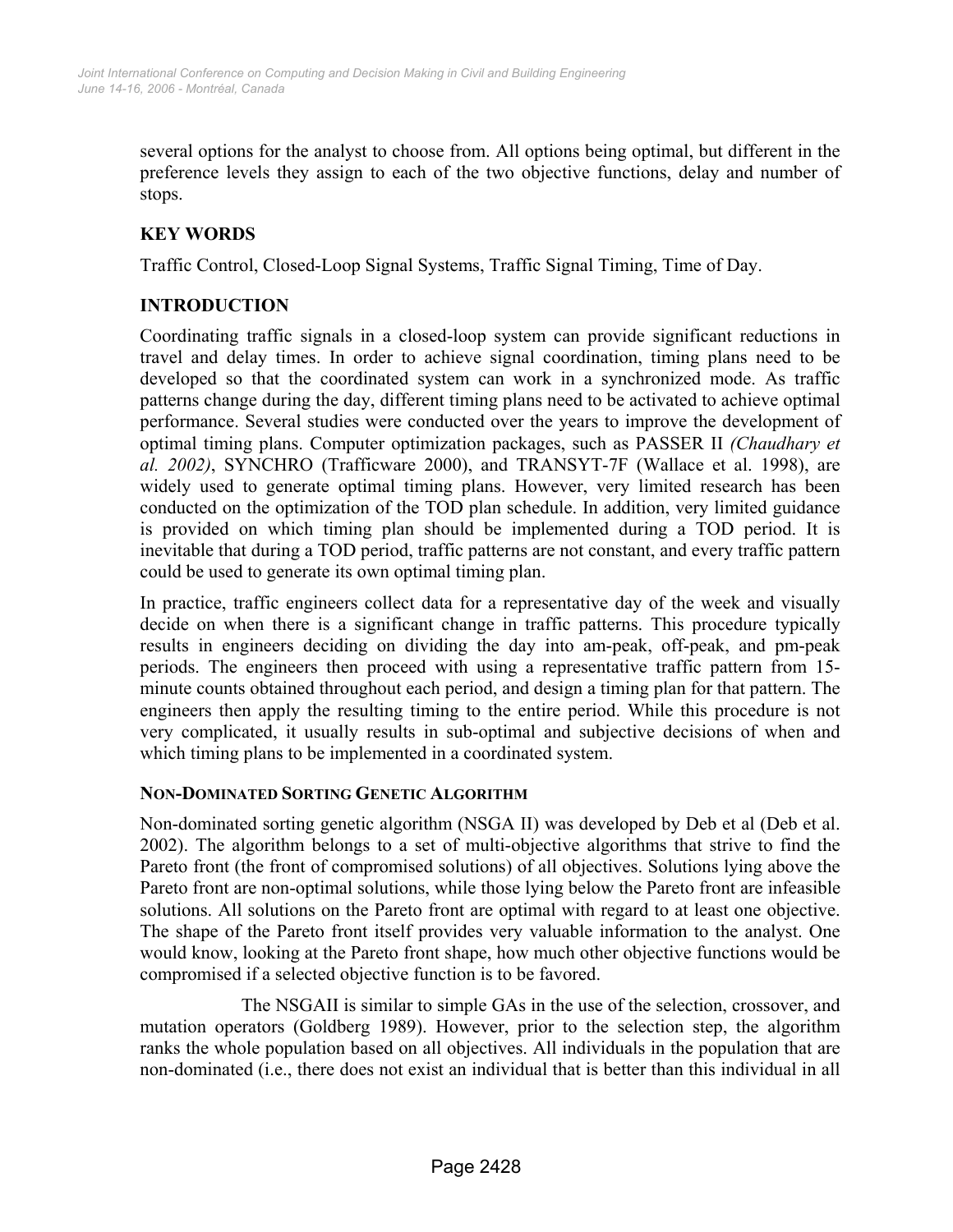objectives) are assigned a rank of one. These individuals with rank one are removed from consideration and all other individuals are ranked again and are assigned a rank of two. The process continues until all individuals are assigned a rank. After the process is completed, a crowding distance is calculated for all individuals. The crowding distance is used to diversify the population by assigning a higher value to individuals with larger cuboid formed by the individual and its neighboring individuals. The selection operator is then applied while assigning higher fitness to individuals with higher ranks and crowding distances. The algorithm ensures elitism by combining the parent population with the children population before the crossover and mutation operators are applied.

#### **DEGREE OF DETACHMENT**

The author defined a new MOE for the purpose of clustering traffic patterns while accounting for the general preference of avoiding zigzag changing in timing plans. The DOD measures the degree by which a time period (or equivalently, the traffic pattern at the time period) is detached from adjacent periods in term of its assigned timing plan. In this context, detachment occurs when the adjacent traffic pattern (pattern that occurs one time period before or one time period after the current pattern's time period) is associated with a different timing plan. As such, the DOD value for a given TOD plan schedule can be calculated as:

$$
DOD = \sum_{\forall_i} (DOD_{i1} + DOD_{i2})
$$

where,



and,

 $X_i$ = plan assigned to time period i

It can be deduced that for a 96 time periods (24 hours with 4 periods per hour), the maximum possible DOD is 190 while the minimum possible DOD is zero.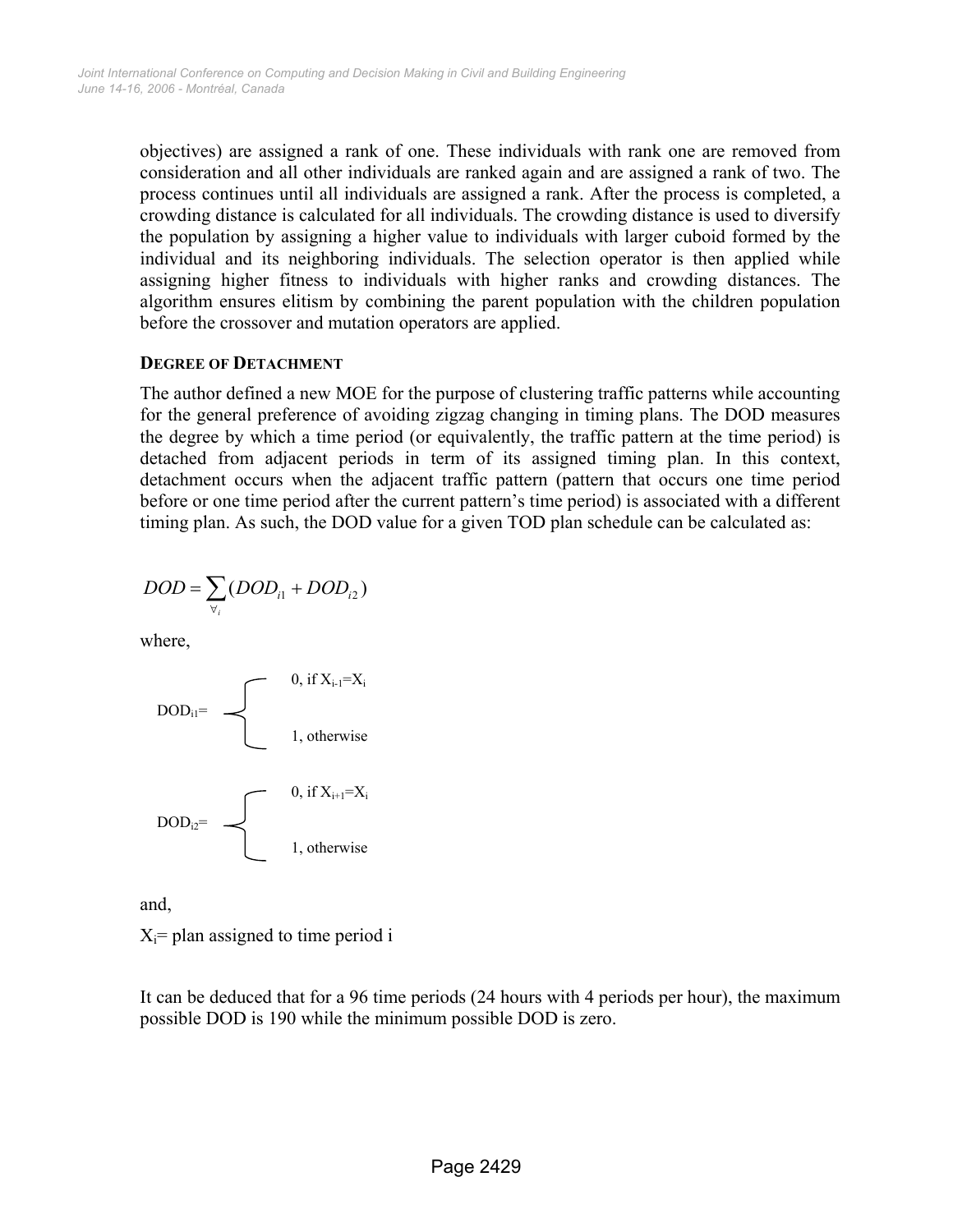# **CASE STUDY**

The procedure proposed in this paper is illustrated with a case study in Odem, Texas. The coordinated system consists of three intersections on US 77. The intersection Layout and geometry are shown in Figure 1. Figure 1 also shows a PASSER V network of the same system.



FIGURE 1 Odem Coordinated System and PASSER V Network.

Traffic data was collected in the site for 10 days using the system detectors. Out of these days, a most typical day was selected for the procedure's demonstration. Figure 2 shows traffic volume variation of each movement for the three intersections. The figure illustrate that during a typical day, large variation of volume occurs at all intersections with gradual volume increase in the morning and gradual decrease at the end of the day.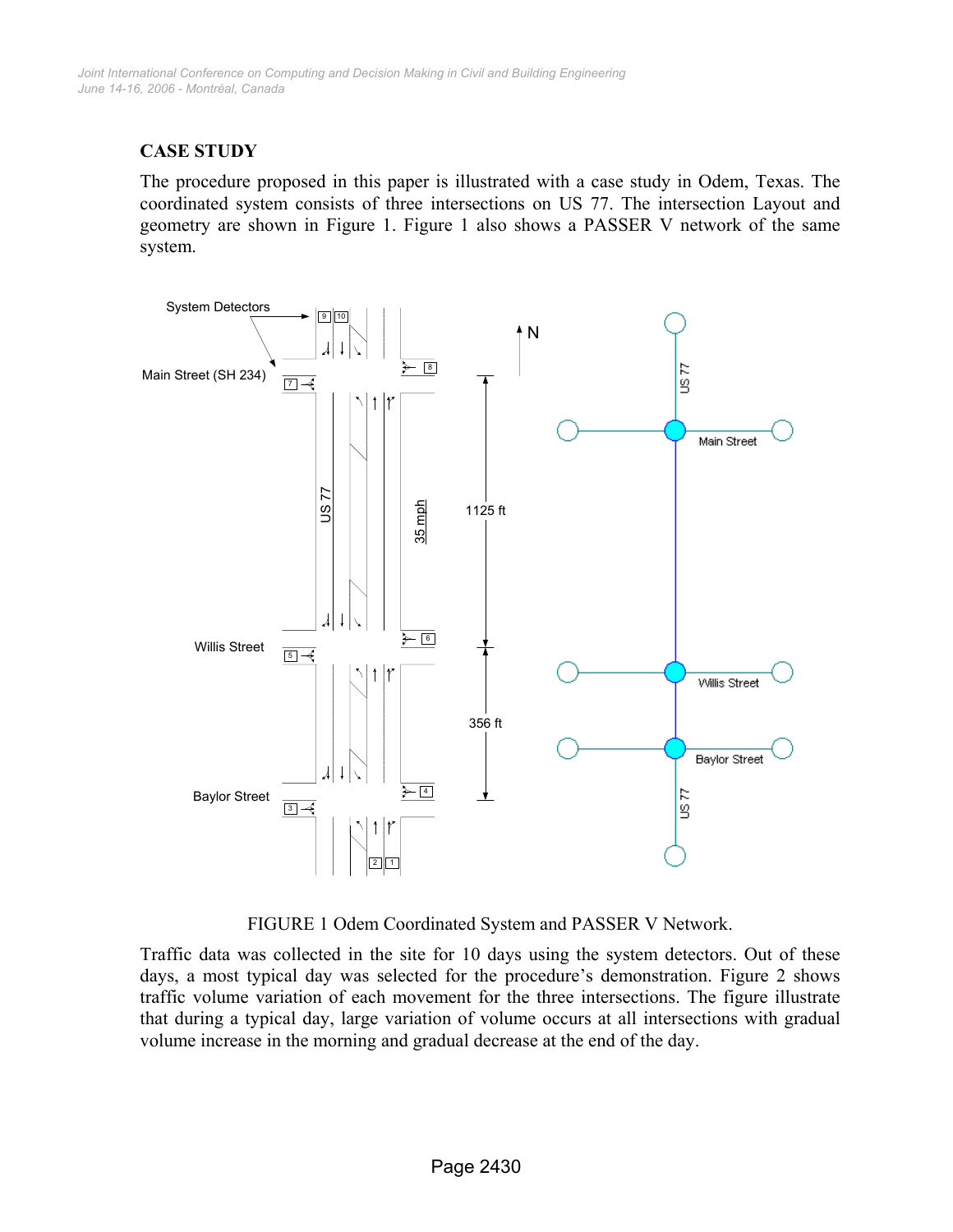*June 14-16, 2006 - Montréal, Canada Joint International Conference on Computing and Decision Making in Civil and Building Engineering*



FIGURE 2 Traffic Variations in Odem System.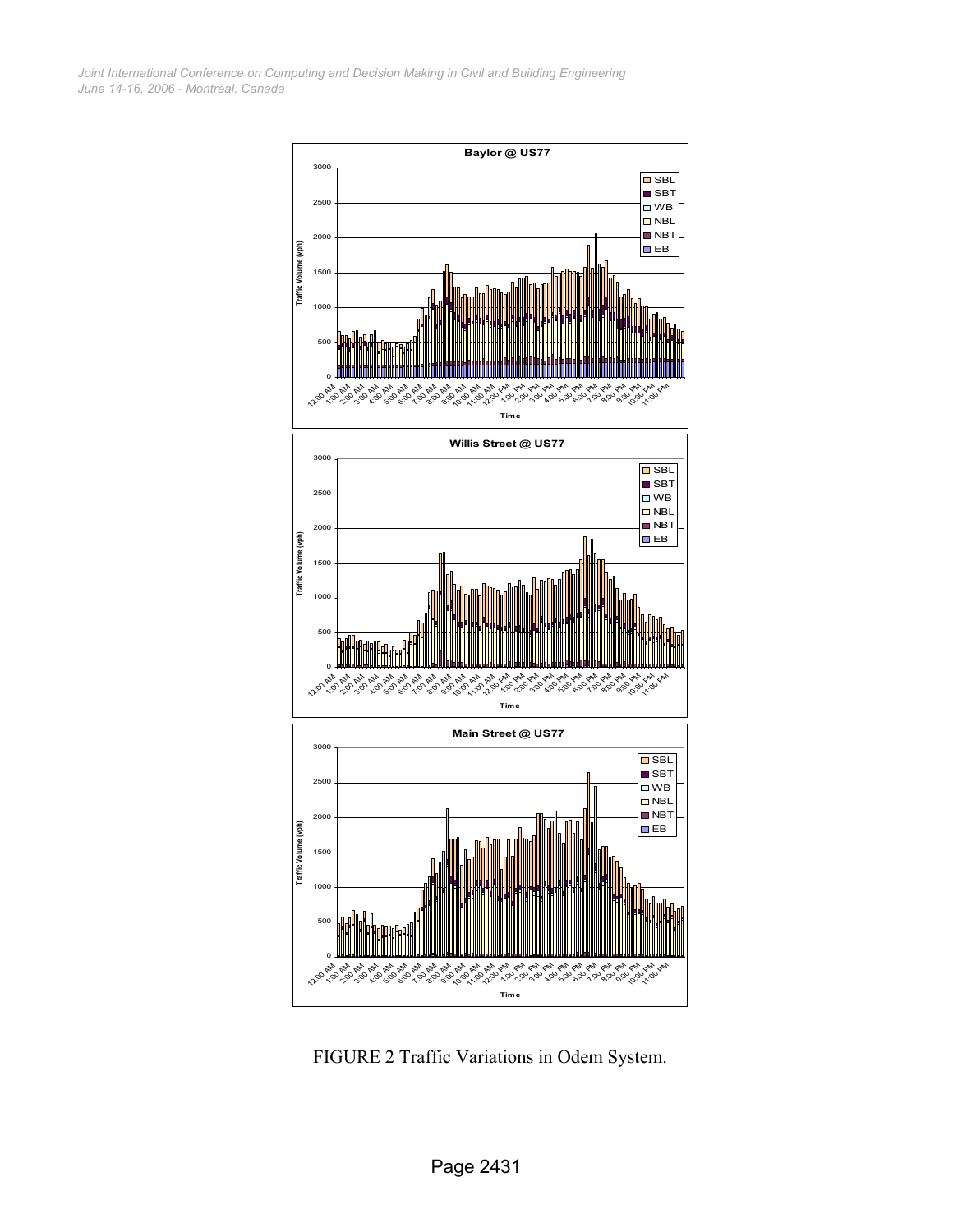## **TIMING PLAN GENERATION**

Odem coordinated system offered 96 volume patterns per day (data uploaded every 15 minutes) PASSER V was used to generate timing plans for each traffic pattern. Cycles used in the analysis ranged between 45 seconds to 180 seconds. The plan that produced the minimum number of stops for a traffic pattern was retained as the optimal plan for that pattern. The 96 traffic patterns therefore resulted in the production of 96 timing plans. The 96 selected plans were then run with all of the 96 traffic patterns to obtain the total number of stops for all plan-pattern combinations. This 96 by 96 performance matrix was then used as an input to the NSGA-DOD algorithm.

#### **STOP AND DOD EVOLUTION**

The NSGA-DOD algorithm was run with a population size of 200, crossover probability of 0.8, and mutation probability of 0.01. The stop and DOD values were plotted for all generation. Both best and worst values in a single generation were plotted for each objective function. It should be noted that the DOD improved from 190 to 38 within the first 1000 generations (about 15 minutes of comuter real time). The algorithm was able to reduce the total number of stops from about 75,000 to 55,000 vehicular stops.

## **THE PARETO FRONT**

One of the very nice features of the multi-objective optimization algorithms is the production of the Pareto front. The Pareto front eliminates the need for trying, for example, different number of break points in the TOD schedule to compare results. The multi-objective optimization algorithm computes and produces the Pareto front at the end of the optimization run. Since the Pareto front shows the front of all non-dominated solutions, the engineer can select any of the solutions lying on the Pareto front without jeopardizing optimality. More importantly, one can tell exactly how much more cost is incurred on a certain objective if another objective was favored by a certain amount.

 Figure 3 shows the Pareto front produced by the NSGA-DOD algorithm at the end of the optimization run. Note that the engineer can tell, looking at the figure, how much reduction in total number of stops is possible if the engineer is willing to live with additional number of plan schedule changes.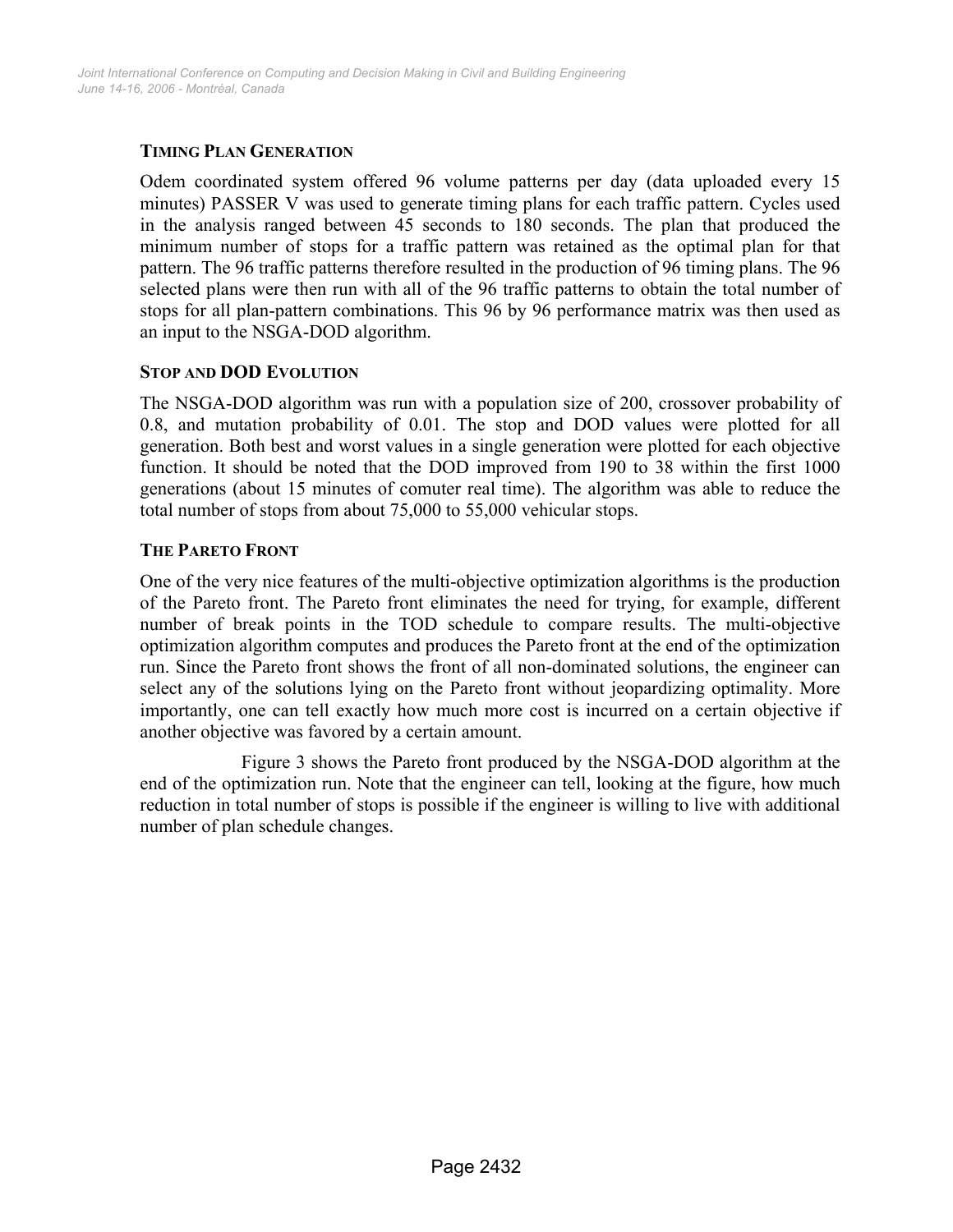*June 14-16, 2006 - Montréal, Canada Joint International Conference on Computing and Decision Making in Civil and Building Engineering*



FIGURE 3 The Pareto Front.

It was interesting to note that the five solutions included in the Pareto front all agreed on the selection of exactly same five timing plans. The solutions differed only in the schedule by which these timing plans were activated during the day. Figures 4 and 5 show two solutions to illustrate how a high DOD is associated with more frequent plan changes.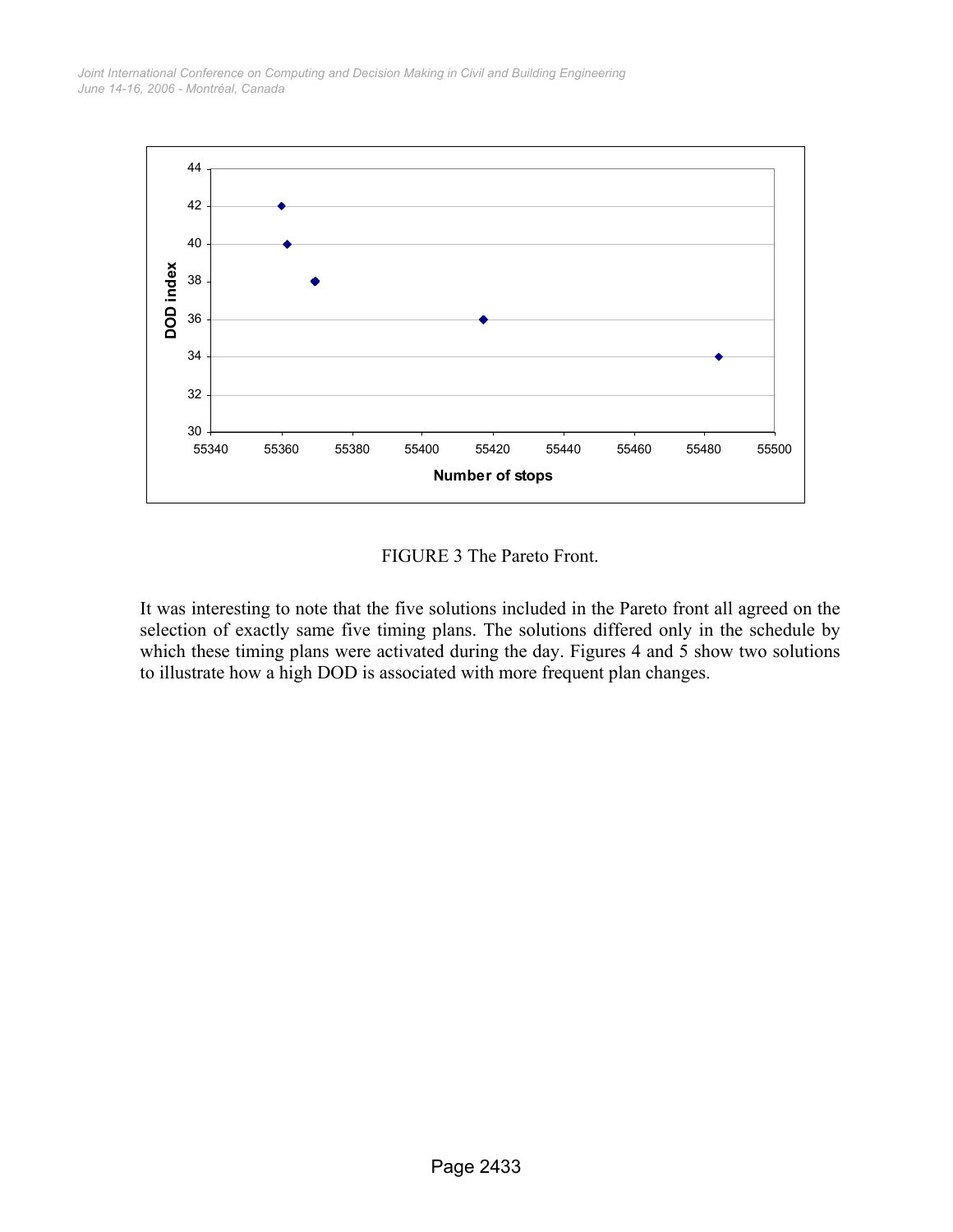

FIGURE 4 TOD Plan Schedule Pareto Solutions with DOD = 42.



FIGURE 5 TOD Plan Schedule Pareto Solutions with DOD = 34.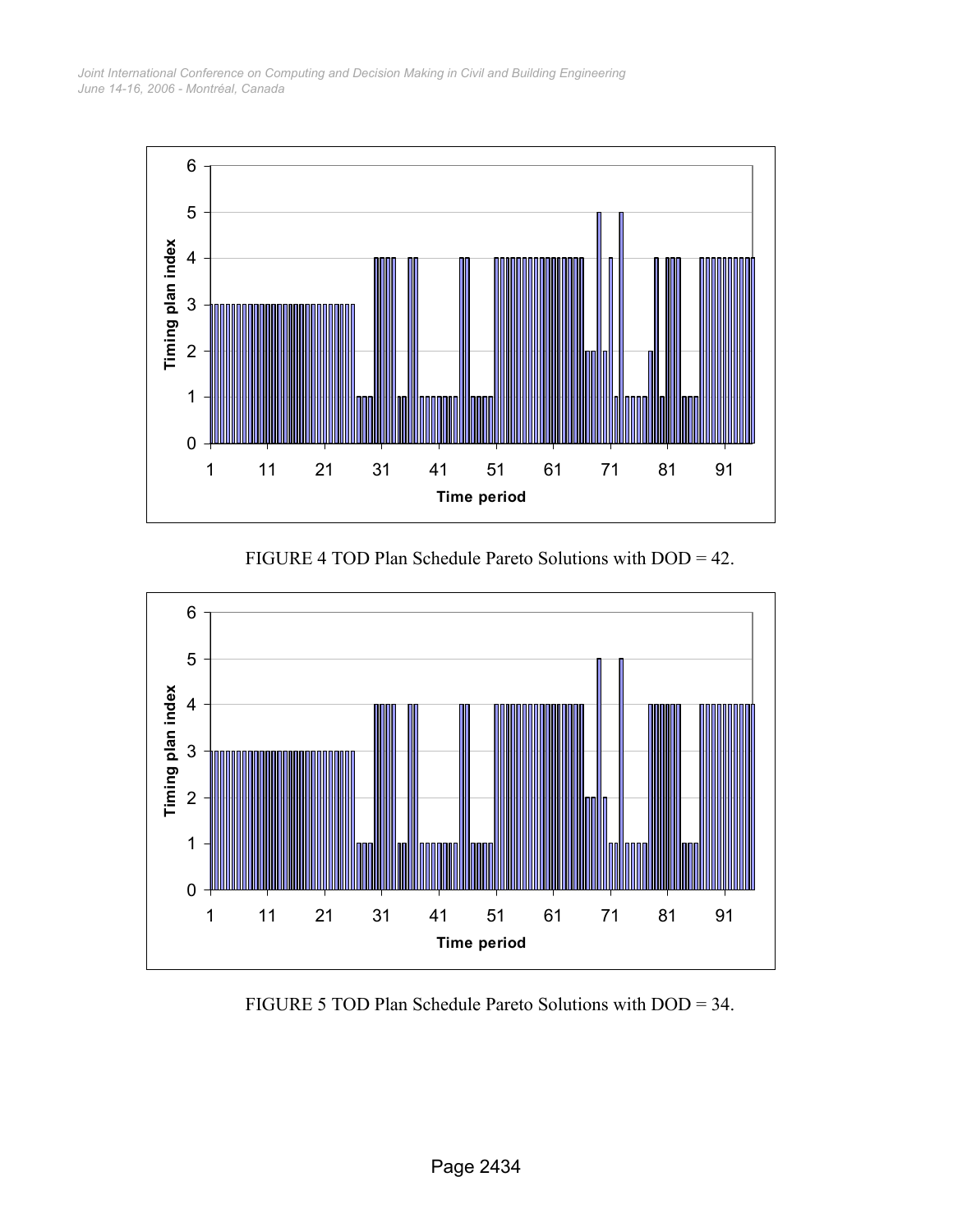# **CONCLUSION**

This paper proposed the use of a multi-objective evolutionary algorithm to optimize the TOD plan scheduling. The paper defined a new measure of performance (the DOD) to provide a clustering mechanism of traffic patterns. The DOD was able to provide a clustering procedure that does not suffer from drawbacks encountered by previous research methods. The paper illustrated the integration of a non-dominated sorting genetic algorithm with the DOD measure to optimize the TOD scheduling. Using sample field data from a coordinated system in Texas, the developed algorithm was able to produce a Pareto front with five solutions. Each of the five solutions used the same plans (five plans) and differed only in the frequency of timing plan changing. Solutions with more frequent timing plan changing exhibited the lower number of system stops.

 The multi-objective evolutionary algorithm with DOD was successful in finding optimal selection of timing plans. In addition, it provided several options for the analyst to choose from. All options being optimal, but different in the preference levels they assign to each of the two objective functions. The authors recommend the use of the multiobjective evolutionary algorithm to determine the TOD plan schedule. However, the author recommend including system delay as a third objective function in the optimization process.